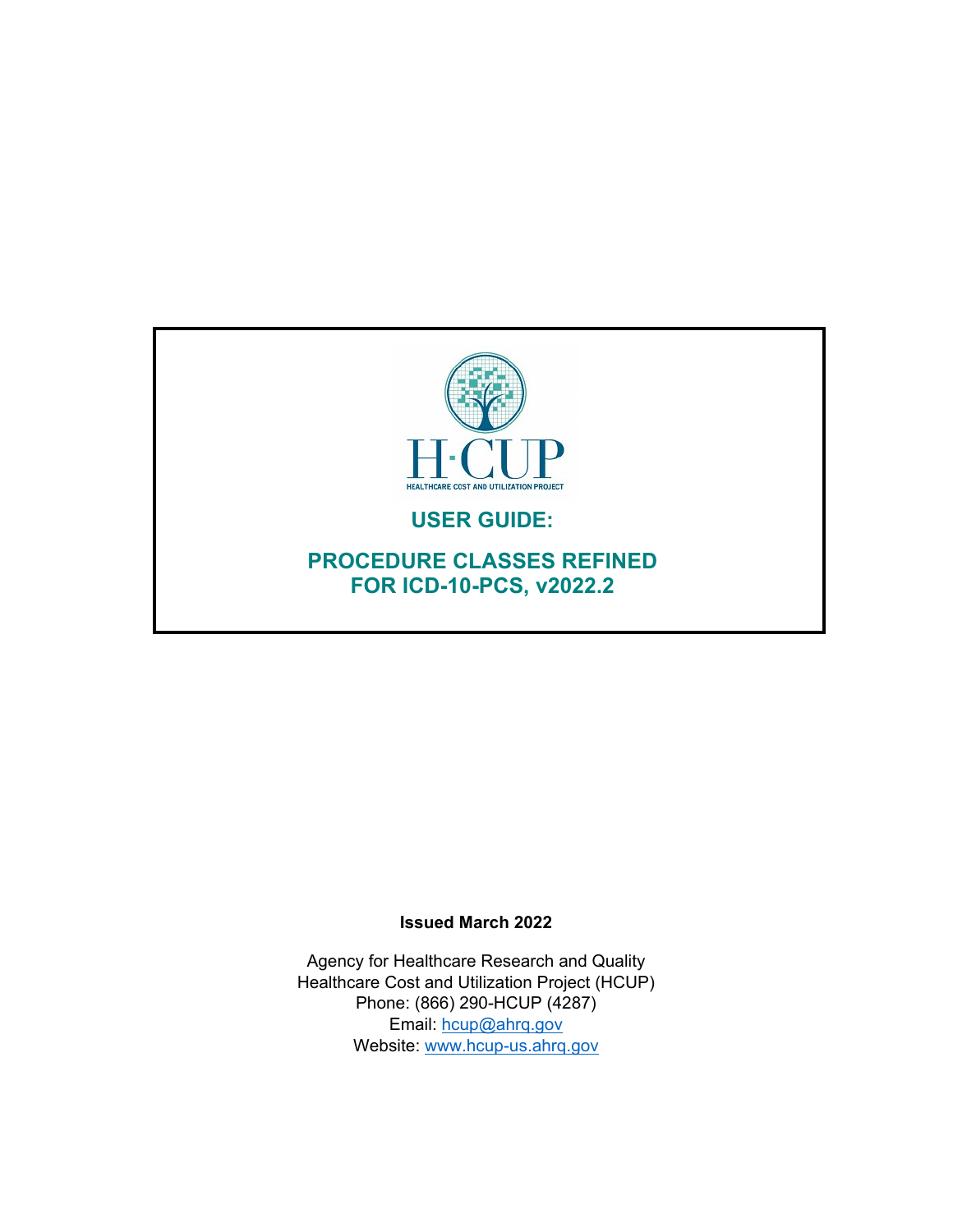# **TABLE OF CONTENTS**

| Summary of Key Changes in the Versions of Procedure Classes Refined for ICD-10-PCS 2          |
|-----------------------------------------------------------------------------------------------|
|                                                                                               |
|                                                                                               |
|                                                                                               |
| Using the Procedure Classes Refined for ICD-10-PCS with the Clinical Classifications Software |
| Counting Operating Room Procedures Using the CCSR for ICD-10-PCS and Procedure                |
| Counting Minor Procedures Using the CCSR for ICD-10-PCS and Procedure Classes Refined         |
| Using the Downloadable Procedure Classes Refined for ICD-10-PCS Files 5                       |
|                                                                                               |
|                                                                                               |
|                                                                                               |
|                                                                                               |
| Running the SAS Mapping Program to Add Procedure Classes to Data 7                            |
|                                                                                               |
| Handling of Missing or Invalid Procedures by the SAS Mapping Program to Assign Procedure      |
| Appendix A: Background on the Development of the Procedure Classes Refined for ICD-10-        |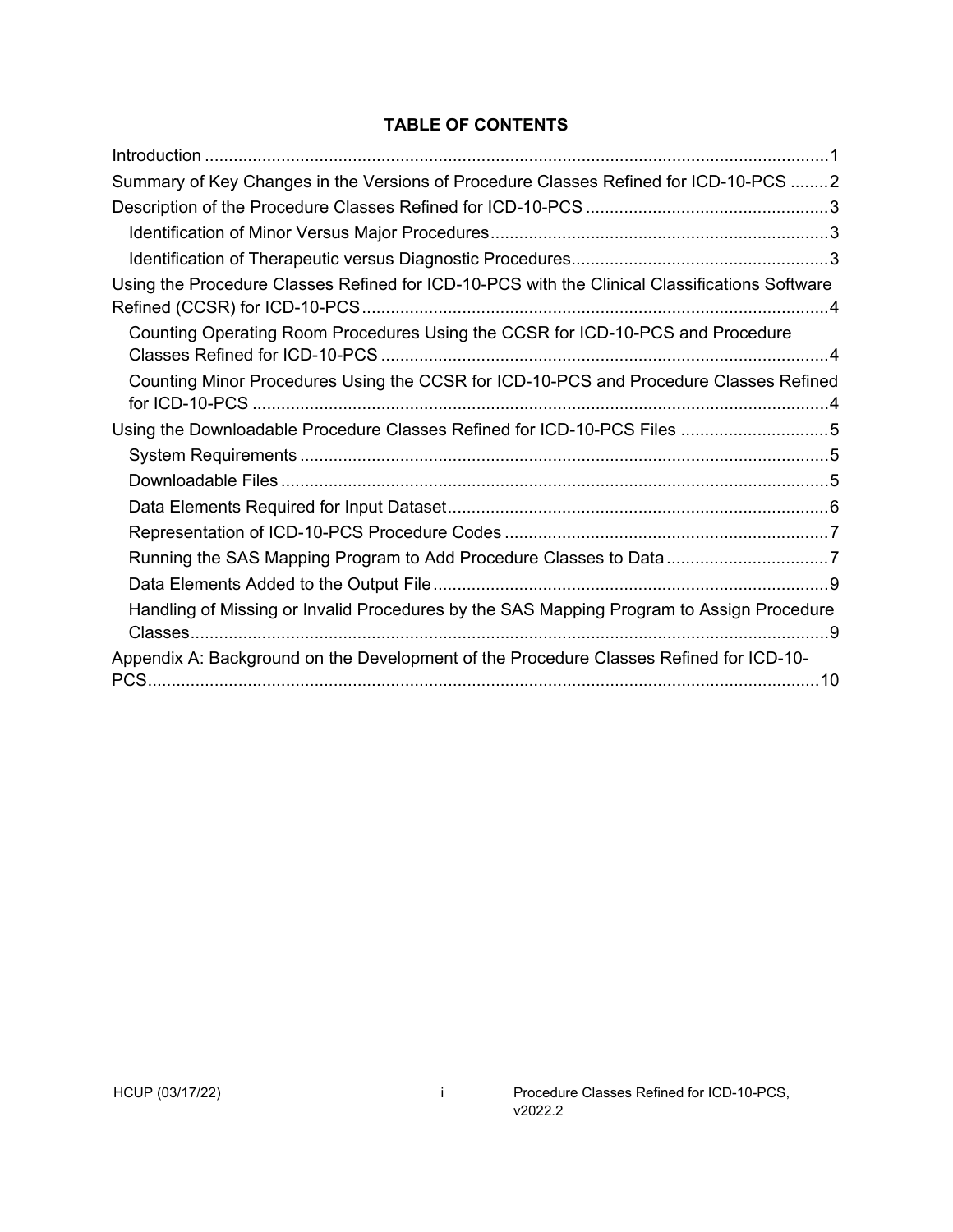## **INDEX OF TABLES**

| Table 3. Example of Representation of ICD-10-PCS Procedure Codes in the Procedure Classes |  |
|-------------------------------------------------------------------------------------------|--|
|                                                                                           |  |
| Table 4. Modifiable Macro Variables and Directory Paths by Type of Information  8         |  |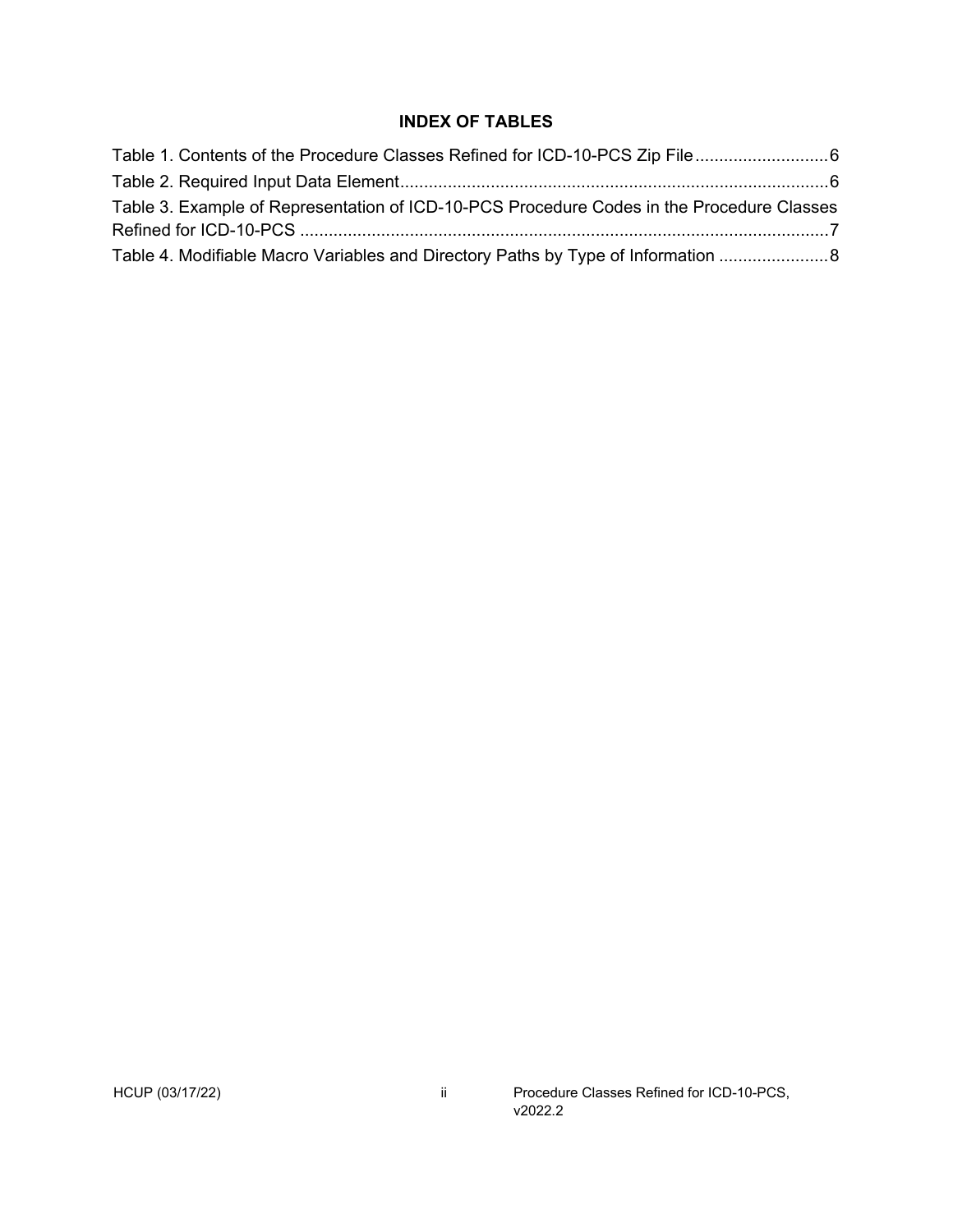#### **ACKNOWLEDGEMENTS**

This work was funded by the Agency for Healthcare Research and Quality (AHRQ) under contract HHSA-290-2018-00001-C. AHRQ gratefully acknowledges the contributions of American Health Information Management Association (AHIMA)-certified ICD-10-CM/PCS trainers at the Ohio State University and the technical team at IBM Watson Health. The Healthcare Cost and Utilization Project (HCUP) is a family of healthcare databases and related software tools and products developed through a Federal-State-Industry partnership and sponsored by AHRQ. HCUP would not be possible without the contributions of the following data collection Partners from across the United States:

**Alaska** Department of Health and Social **Services Alaska** State Hospital and Nursing Home Association **Arizona** Department of Health Services **Arkansas** Department of Health **California** Office of Statewide Health Planning and Development **Colorado** Hospital Association **Connecticut** Hospital Association **Delaware** Division of Public Health **District of Columbia** Hospital Association **Florida** Agency for Health Care Administration **Georgia** Hospital Association **Hawaii** Laulima Data Alliance **Illinois** Department of Public Health **Indiana** Hospital Association **Iowa** Hospital Association **Kansas** Hospital Association **Kentucky** Cabinet for Health and Family **Services Louisiana** Department of Health **Maine** Health Data Organization **Maryland** Health Services Cost Review Commission **Massachusetts** Center for Health Information and Analysis **Michigan** Health & Hospital Association **Minnesota** Hospital Association (provides data for Minnesota and North Dakota) **Mississippi** State Department of Health **Missouri** Hospital Industry Data Institute **Montana** Hospital Association **Nebraska** Hospital Association

**Nevada** Department of Health and Human **Services New Hampshire** Department of Health & Human Services **New Jersey** Department of Health **New Mexico** Department of Health **New York** State Department of Health **North Carolina** Department of Health and Human Services **North Dakota** (data provided by the Minnesota Hospital Association) **Ohio** Hospital Association **Oklahoma** State Department of Health **Oregon** Association of Hospitals and Health Systems **Oregon** Office of Health Analytics **Pennsylvania** Health Care Cost Containment Council **Rhode Island** Department of Health **South Carolina** Revenue and Fiscal Affairs **Office South Dakota** Association of Healthcare **Organizations Tennessee** Hospital Association **Texas** Department of State Health Services **Utah** Department of Health **Vermont** Association of Hospitals and Health **Systems Virginia** Health Information **Washington** State Department of Health **West Virginia** Department of Health and Human Resources, West Virginia Health Care Authority **Wisconsin** Department of Health Services **Wyoming** Hospital Association

HCUP (03/17/22) **iii** Procedure Classes Refined for ICD-10-PCS, v<sub>2022</sub>.2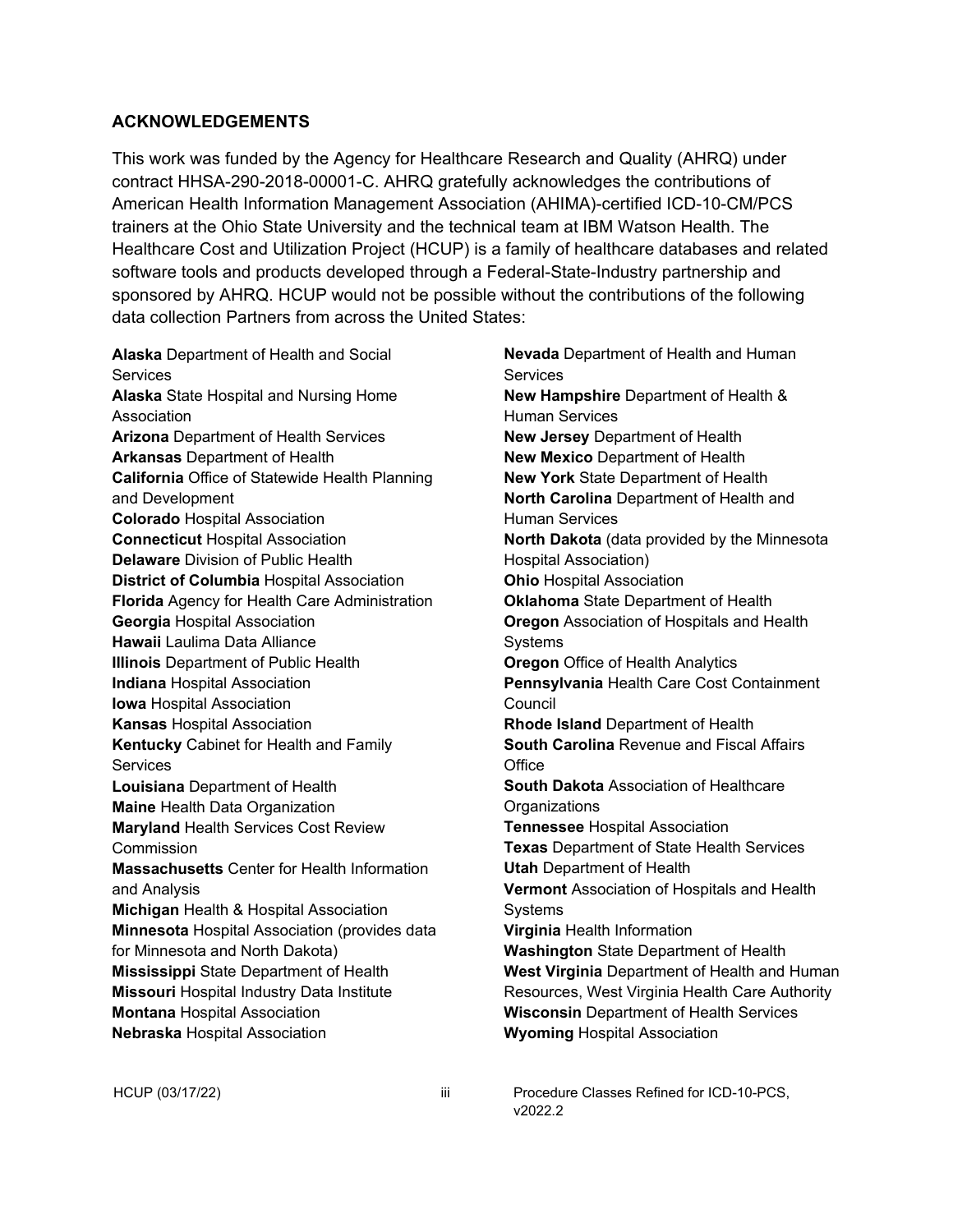# **WHAT'S NEW IN v2022.2 OF THE PROCEDURE CLASSES REFINED FOR ICD-10-PCS?**

- Added nine ICD-10-PCS procedure codes related to the introduction or infusion of therapeutics and COVID-19 vaccines, which became effective April 1, 2022.
- Aligned the identification of major surgeries with the definition of operating room procedures in the Agency for Healthcare Research and Quality (AHRQ) Quality Indicator (QI) software for codes valid from October 2015 through September 2022.[1](#page-4-0)
	- o With the fiscal year (FY) 2022 update to the AHRQ QI software, roughly 1,500 procedure codes changed procedure class assignment (a list of specific code changes is included in the v2022.2 Change Log, separate document).

<span id="page-4-0"></span><sup>&</sup>lt;sup>1</sup> The AHRQ QI software v2022 is not yet publicly available but is expected to be available in the Spring or Summer of 2022. Information will be available on the **AHRQ Quality Indicators website.** 

HCUP (03/17/22) iv Procedure Classes Refined for ICD-10-PCS, v<sub>2022</sub>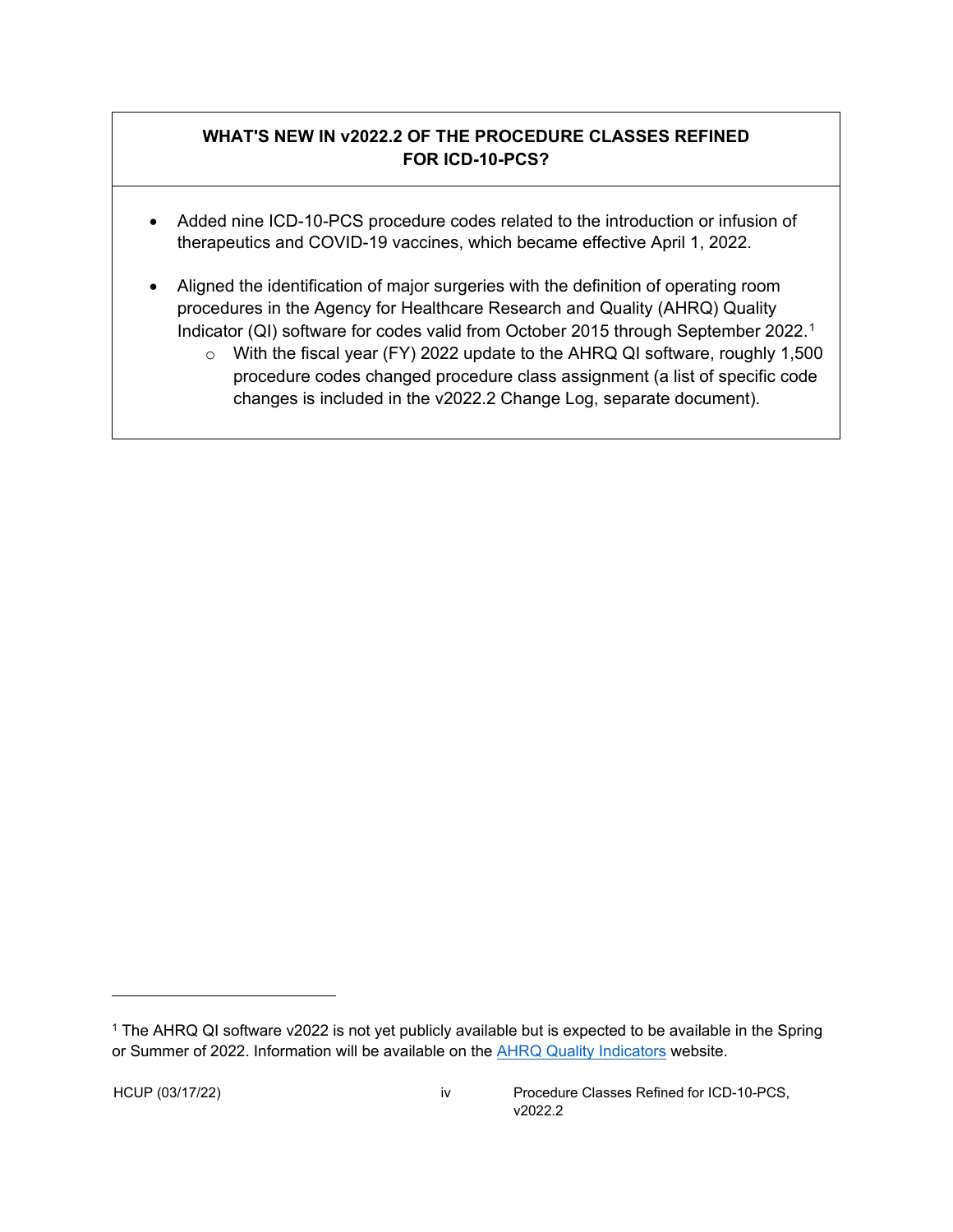# <span id="page-5-0"></span>**INTRODUCTION**

This report provides technical documentation for the Healthcare Cost and Utilization Project (HCUP) Procedure Classes Refined for International Classification of Diseases, Tenth Revision, Procedure Coding System (ICD-10-PCS). Starting on October 1, 2015, procedures for hospital inpatient stays in the United States are reported using the ICD-10-PCS coding system. ICD-10- PCS consists of more than 80,000 procedure codes.

The Procedure Classes Refined for ICD-10-PCS facilitates health services research by allowing the researcher to readily determine (1) whether a procedure is diagnostic or therapeutic and (2) whether a procedure is expected to be performed in an operating room. The Procedure Classes Refined for ICD-10-PCS assign all ICD-10-PCS procedure codes to one of four categories:

- Minor Diagnostic—Nonoperating room procedures that are diagnostic (e.g., B244ZZZ, Ultrasonography of Right Heart)
- Minor Therapeutic—Nonoperating room procedures that are therapeutic (e.g., 02HQ33Z, Insertion of Infusion Device into Right Pulmonary Artery, Percutaneous Approach)
- Major Diagnostic—Procedures that are considered operating room procedures that are performed for diagnostic reasons (e.g., 02BV0ZX, Excision of Superior Vena Cava, Open Approach, Diagnostic)
- Major Therapeutic—Procedures that are considered operating room procedures that are performed for therapeutic reasons (e.g., 0210093, Bypass Coronary Artery, One Site from Coronary Artery with Autologous Venous Tissue, Open Approach).

Prior to the availability of ICD-10-PCS-coded data, the ICD-10-PCS codes were categorized into the procedure classes using the General Equivalence Mappings (GEMS) for ICD-9-CM procedures and released as a beta version. Once ICD-10-PCS-coded data became available, the beta version of the Procedure Classes was evaluated using the [HCUP National](https://www.hcup-us.ahrq.gov/sidoverview.jsp) Inpatient [Sample](https://www.hcup-us.ahrq.gov/sidoverview.jsp) (NIS). In addition, there was interest in aligning the identification of major surgeries with the definition of operating room procedures in the [AHRQ Quality Indicators.](https://www.qualityindicators.ahrq.gov/)<sup>™</sup> These findings led to the development of the Procedure Classes Refined for ICD-10-PCS, which replaces the beta versions of the Procedure Classes for ICD-10-PCS. Background on the development of the Procedure Classes Refined for ICD-10-PCS is provided in [Appendix A.](#page-14-0)

This User Guide describes the Procedure Classes Refined for ICD-10-PCS and the downloadable software and documentation. The Procedure Classes Refined for ICD-10-PCS is updated annually to coincide with fiscal year (FY) updates to the ICD-10-PCS coding system and retains procedure codes valid from the start of ICD-10-PCS in October 2015. For this reason, it is advisable to always use the most recent version of the tool (it is not recommended to use the beta versions of the tool). Files containing the mapping of ICD-10-PCS codes to their corresponding procedure class can be downloaded from the [HCUP User Support \(HCUP-US\)](http://www.hcup-us.ahrq.gov/) website.<sup>[2](#page-5-1)</sup>

<span id="page-5-1"></span><sup>2</sup> The HCUP User Support website can be found at [www.hcup-us.ahrq.gov/.](http://www.hcup-us.ahrq.gov/)

HCUP (03/17/22) 1 Procedure Classes Refined for ICD-10-PCS, v<sub>2022</sub>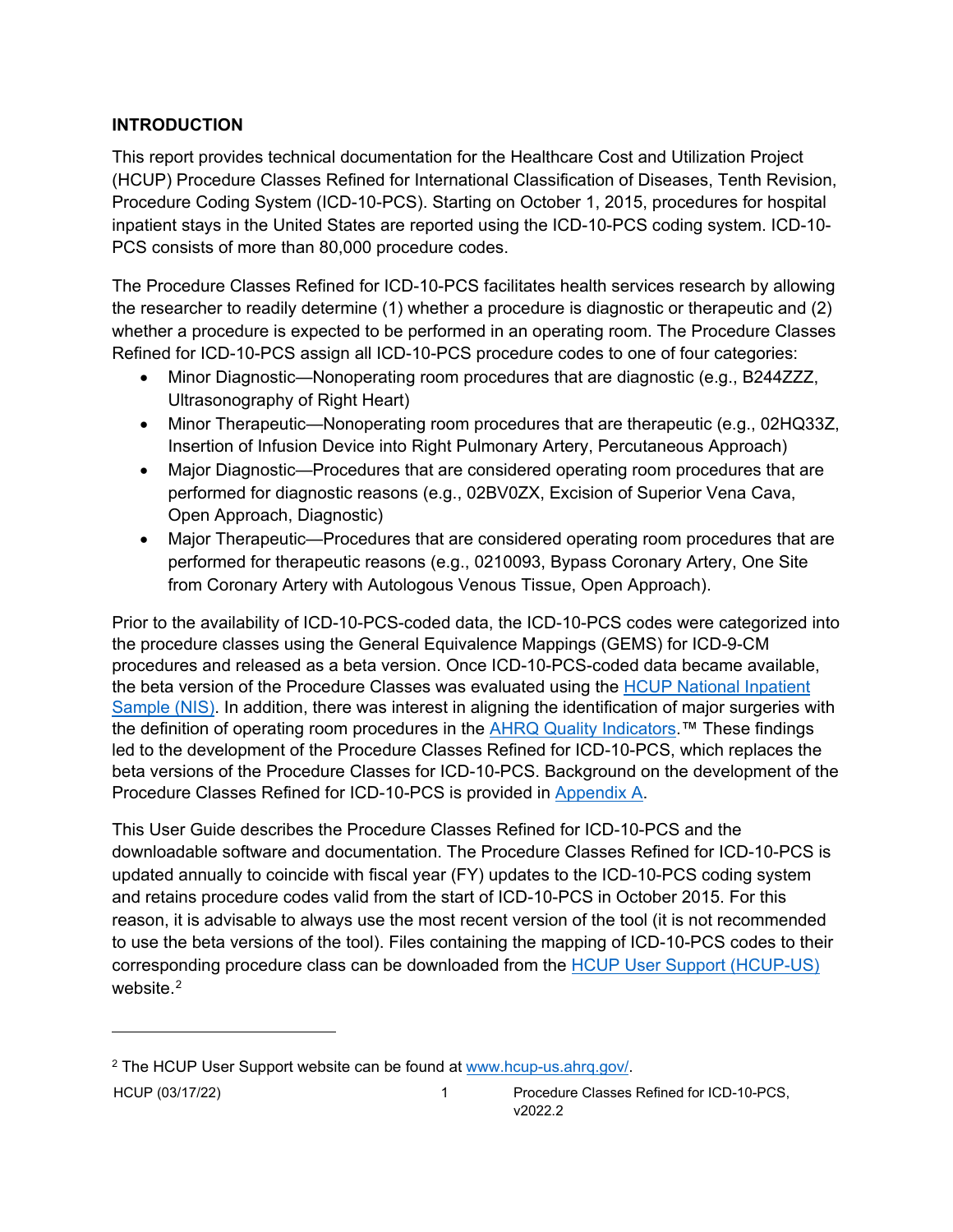### <span id="page-6-0"></span>**SUMMARY OF KEY CHANGES IN THE VERSIONS OF PROCEDURE CLASSES REFINED FOR ICD-10-PCS**

The following is a summary of key features and changes between released versions of the Procedures Classes Refined for ICD-10-PCS:

- V2022.2 (released March 2022)
	- o Added nine codes related to the introduction or infusion of therapeutics and COVID-19 vaccines, which became effective April 1, 2022.
	- $\circ$  Aligned the identification of major surgeries with the definition of operating room procedures in the AHRQ QI software for codes valid from October 2015 through September 2022.
- v2022.1 (released October 2021)
	- $\circ$  Added ICD-10-PCS procedure codes that became effective in FY 2022 so the tool includes ICD-10-PCS codes valid from October 2015 through September 2022.
		- Aligned the identification of major surgeries for new FY 2022 codes with the list of operating room procedures used for the Medicare Severity-Diagnosis Related Groups (MS-DRGs) v39[3](#page-6-1) instead of the Agency for Healthcare Research and Quality (AHRQ) Quality Indicator (QI) software. When the FY 2022 codes are added to the AHRQ QI software, the Procedure Classes Refined for ICD-10-PCS will be updated.
	- $\circ$  Renamed the data element that identifies records with at least one operating room procedure from ORPROC to PCLASS\_ORPROC to identify the origin of the data element.
- v2021.2 (released March 2021)
	- $\circ$  Transitioned the software out of beta status after empirical testing and clinical review.
	- $\circ$  Added 12 codes related to COVID-19 therapeutics, which became effective August 1, 2020, as well as 21 codes related to administration of COVID-19 vaccines and monoclonal antibody treatments, which became effective January 1, 2021.
	- $\circ$  Aligned the identification of major surgeries with the definition of operating room procedures in the AHRQ QI software for codes valid from October 2015 through September 2021.[4](#page-6-2)
	- o Includes ICD-10-PCS procedure codes valid from October 2015 through September 2021.

<span id="page-6-1"></span><sup>3</sup> Information on the MS-DRG identification of operating room procedures is available in Appendix E of the MS-DRG Definitions Manual for v39 at [https://www.cms.gov/icd10m/version39.0-fullcode](https://www.cms.gov/icd10m/version39.0-fullcode-cms/fullcode_cms/P0033.html)[cms/fullcode\\_cms/P0033.html.](https://www.cms.gov/icd10m/version39.0-fullcode-cms/fullcode_cms/P0033.html) Accessed 12/07/21.

<span id="page-6-2"></span><sup>4</sup> Information on the list of operating room procedure codes in the AHRQ QI software v2021 is available in Appendix A of the Patient Safety Indicator (PSI) module at

[https://www.qualityindicators.ahrq.gov/Downloads/Modules/PSI/V2021/TechSpecs/PSI\\_Appendix\\_A.pdf.](https://www.qualityindicators.ahrq.gov/Downloads/Modules/PSI/V2021/TechSpecs/PSI_Appendix_A.pdf) Accessed 2/16/2022.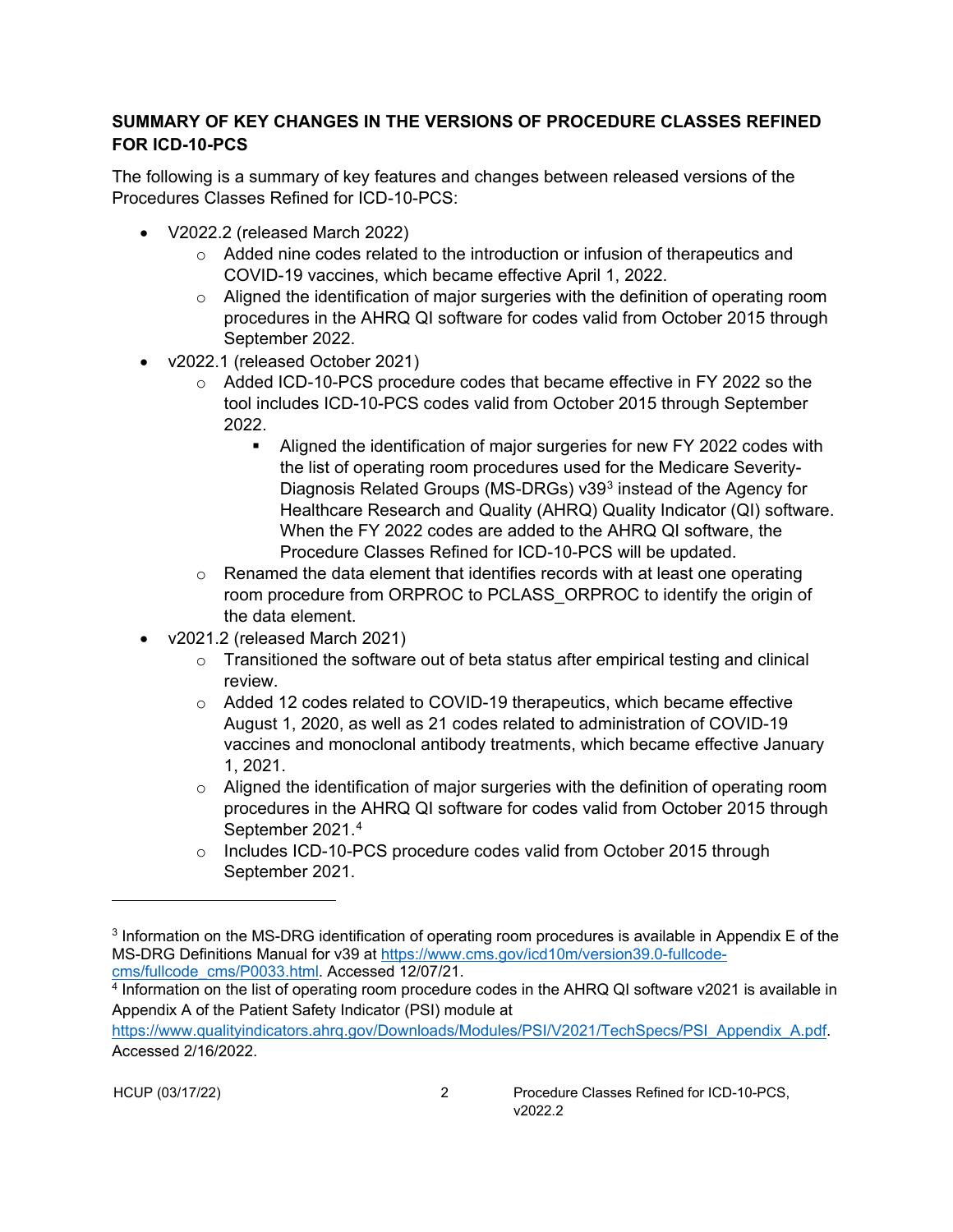- v2021.1 (beta version; released October 2020)
	- $\circ$  Updated with FY 2021 coding, but did not do a more extensive refinement
	- $\circ$  Aligned the identification of major surgeries with the definition of operating room procedures in the AHRQ QI software v2020 for codes valid from October 2015 through September 2020.[5](#page-7-3)
		- Similar information on FY 2021 codes (October 2020 September 2021) was unavailable from the QI software, so identification of major surgeries was based on the list of operating room procedures used for the Medicare Severity-Diagnosis Related Groups (MS-DRGs) v38.[6](#page-7-4)
	- o Includes ICD-10-PCS procedure codes valid from October 2015 through September 2021.

## <span id="page-7-0"></span>**DESCRIPTION OF THE PROCEDURE CLASSES REFINED FOR ICD-10-PCS**

### <span id="page-7-1"></span>**Identification of Minor Versus Major Procedures**

The Procedures Classes Refined for ICD-10-PCS, v2022.2, includes all ICD-10-PCS codes valid from October 1, 2015 through September 30, 2022. The identification of a major surgery is tied to the expectation that the procedure would be performed in an operating room. Procedure codes are identified as major based on the ICD-10-PCS list of operating room procedures included in the [AHRQ QI software.](https://www.qualityindicators.ahrq.gov/Default.aspx) The clinical review panel for the AHRQ QI software begins with the latest fiscal year version of the MS-DRGs and does further clinical review to identify major surgeries. There can be some variation between the MS-DRG identification and the AHRQ QI identification of major surgeries.[7](#page-7-5) Any procedure not identified as major is assigned to be a minor procedure.

### <span id="page-7-2"></span>**Identification of Therapeutic versus Diagnostic Procedures**

The identification of diagnostic and therapeutic procedures was determined by either the taxonomy of the ICD-10-PCS code or ICD-10-PCS clinical coding experts. For example, the following codes are always diagnostic:

<span id="page-7-3"></span><sup>5</sup> Information on the list of operating room procedure codes in the AHRQ QI software v2020 is available in Appendix A of the Patient Safety Indicator (PSI) module at

[https://www.qualityindicators.ahrq.gov/Downloads/Modules/PSI/V2020/TechSpecs/PSI\\_Appendix\\_A.pdf.](https://www.qualityindicators.ahrq.gov/Downloads/Modules/PSI/V2020/TechSpecs/PSI_Appendix_A.pdf) Accessed 10/25/20.

<span id="page-7-4"></span> $6$  Information on the MS-DRG identification of operating room procedures is available in Appendix E of the MS-DRG Definitions Manual for v38 at [https://www.cms.gov/Medicare/Medicare-Fee-for-Service-](https://www.cms.gov/Medicare/Medicare-Fee-for-Service-Payment/AcuteInpatientPPS/MS-DRG-Classifications-and-Software)[Payment/AcuteInpatientPPS/MS-DRG-Classifications-and-Software.](https://www.cms.gov/Medicare/Medicare-Fee-for-Service-Payment/AcuteInpatientPPS/MS-DRG-Classifications-and-Software) Accessed 10/25/20.

<span id="page-7-5"></span><sup>7</sup> Based on v2021.2 of the Procedure Classes Refined for ICD-10-PCS, 67.8 percent of ICD-10-PCS codes are identified as major operating room procedures in both schemas, 3.7 percent of ICD-10-PCS codes are identified as major only in QI software, 1.6 percent of ICD-10-PCS codes are identified as major only in the MS-DRG grouper, and 26.9 percent of ICD-10-PCS codes are not identified as major operating room procedures in both schemas.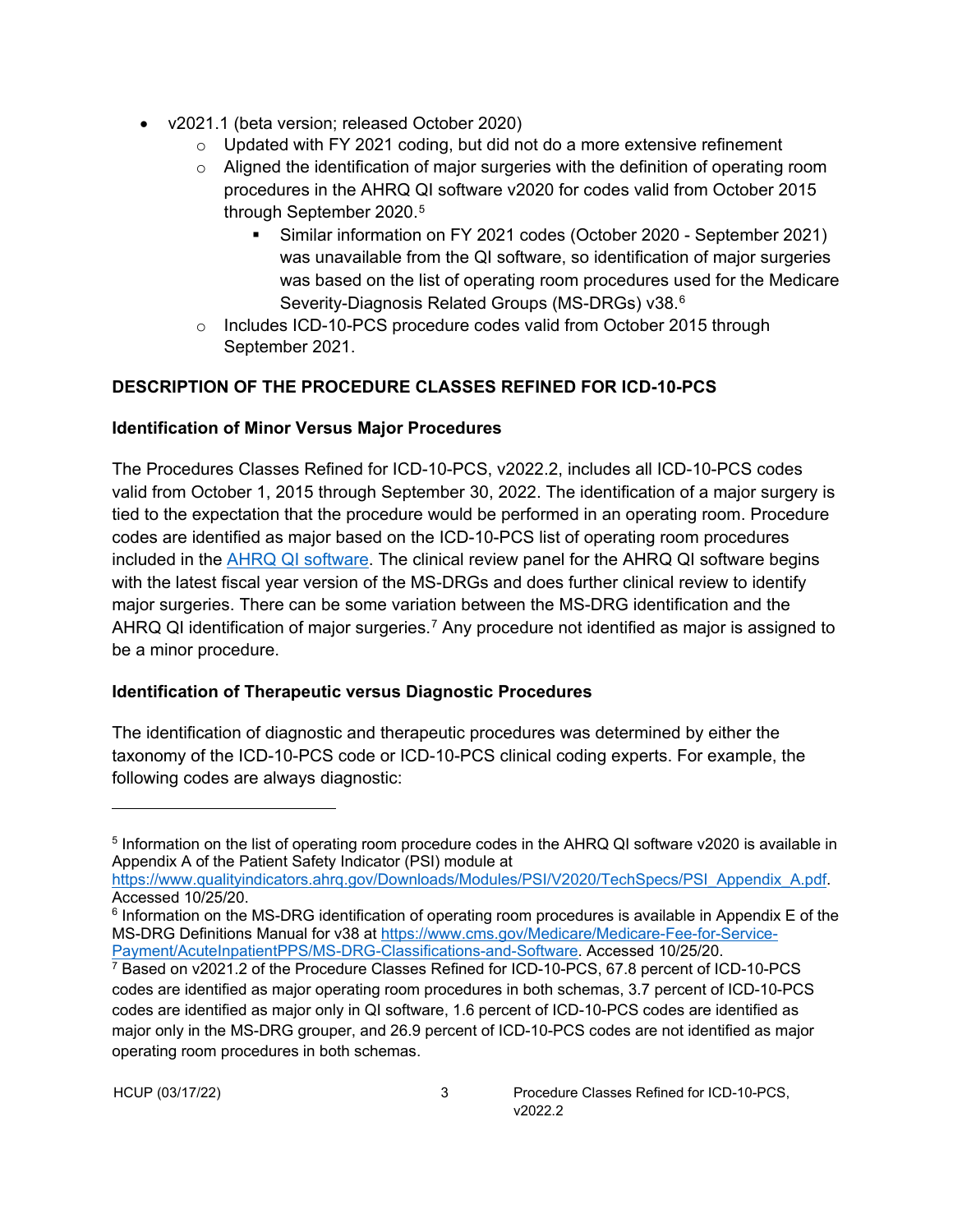- Medical/surgical codes (with a first character of 0) and a seventh character of X
- Administration codes (with a first character of 3) and a seventh character of X.

The taxonomy does not include a clear identification of therapeutic procedures.

## <span id="page-8-0"></span>**USING THE PROCEDURE CLASSES REFINED FOR ICD-10-PCS WITH THE CLINICAL CLASSIFICATIONS SOFTWARE REFINED (CCSR) FOR ICD-10-PCS**

The Procedure Classes Refined for ICD-10-PCS identify individual procedure codes as minor or major, diagnostic, or therapeutic procedures. A different HCUP tool, the Clinical Classifications [Software Refined \(CCSR\) for ICD-10-PCS](https://www.hcup-us.ahrq.gov/toolssoftware/ccsr/prccsr.jsp) aggregates individual ICD-10-PCS procedure codes into over 320 clinical categories. The CCSR categories capture high-volume procedures and low-volume, but high-impact, procedures (e.g., transplant). The individual ICD-10-PCS codes within each CCSR category are clinically similar but may vary in their procedure class. Used in tandem, these two HCUP tools can facilitate research on inpatient procedures.

## <span id="page-8-1"></span>**Counting Operating Room Procedures Using the CCSR for ICD-10-PCS and Procedure Classes Refined for ICD-10-PCS**

The Procedures Classes Refined for ICD-10-PCS can be used to identify the surgical ICD-10- PCS codes performed in the operating room (i.e., major diagnostic and therapeutic procedures, values 3 and 4 of the Procedure Classes Refined) and the CCSR for ICD-10-PCS can be used to classify the individual procedure codes into clinical categories. Consider the following example:

- The CCSR for the Incision and Drainage of Musculoskeletal Tissue and Joints (CCSR MST004) includes over 1,900 ICD-10-PCS codes.
	- $\circ$  One-third of the codes are designated as minor therapeutic.
	- o Two-thirds of the codes are designated as major therapeutic.
- Using the [HCUP National Inpatient Sample \(NIS\)](https://www.hcup-us.ahrq.gov/nisoverview.jsp) for 2018, the CCSR MST004 for Incision and Drainage of Musculoskeletal Tissue and Joints would identify about 110,000 inpatient stays in the U.S. for which this type of procedure was a principal or secondary procedure.
- If the analysis was limited to operating room procedures using the Procedure Classes Refined (values 3 and 4), then it would identify about 57,000 inpatient stays in the U.S. in CCSR MST004.

## <span id="page-8-2"></span>**Counting Minor Procedures Using the CCSR for ICD-10-PCS and Procedure Classes Refined for ICD-10-PCS**

Some CCSR for ICD-10-PCS categories include only minor procedures (values 1 and 2 of the Procedure Classes Refined). Examples include computerized tomography (CCSR IMG006- IMG007), plain radiology (CCSR IMG009), cardiac stress tests (CCSR MAM004), cardiac monitoring (CCSR MAM008), electrocardiogram (CCSR MAM007).

HCUP (03/17/22) 4 Procedure Classes Refined for ICD-10-PCS, v<sub>2022</sub>.2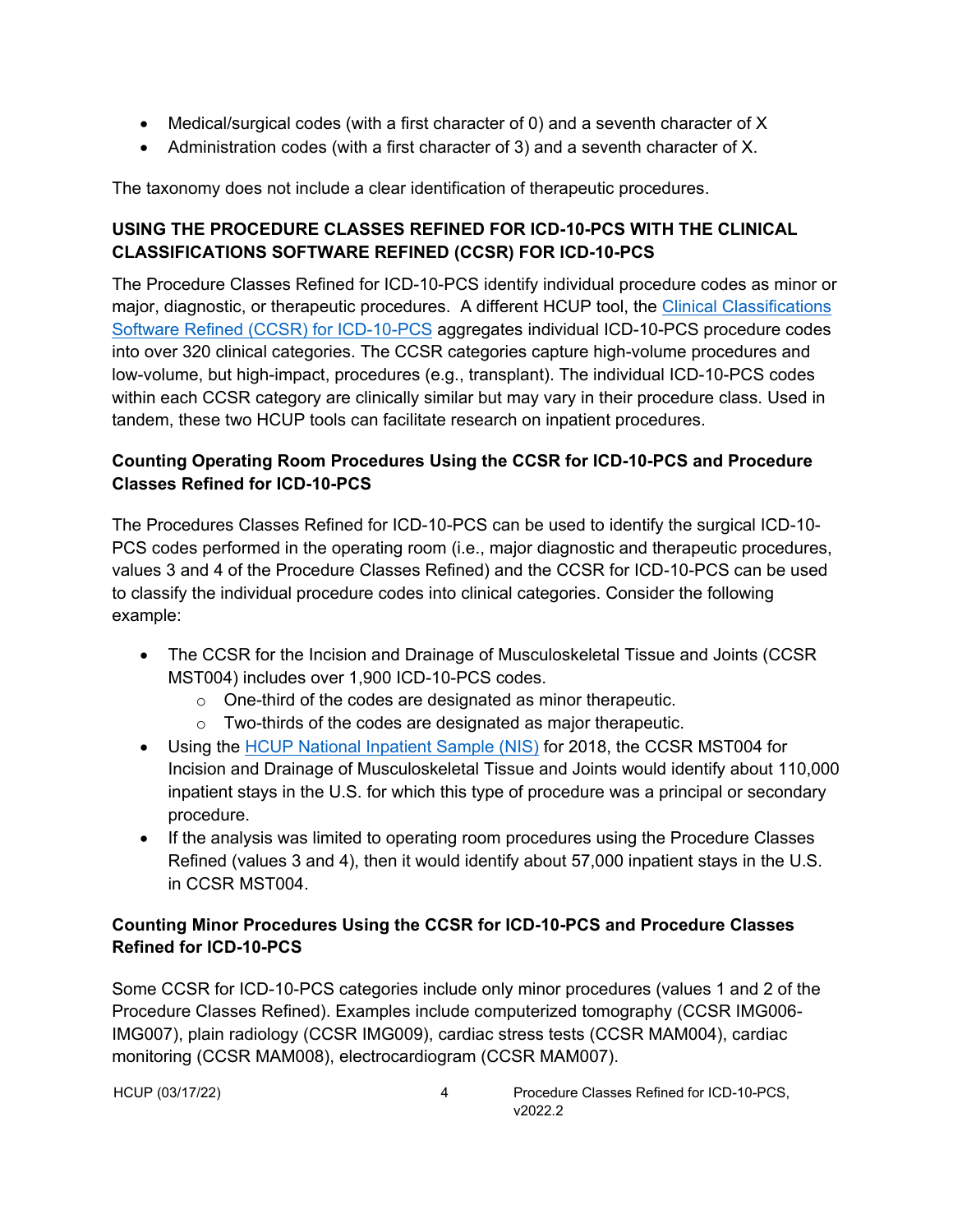When examining utilization of minor procedures (and not just those listed above), it should be noted that these types of procedures are often underreported on hospital administrative discharge records for a few reasons:

- Billing for the procedure may have been done by the physician, not the hospital.
- The minor procedure is not expected to affect reimbursement for the inpatient stay and therefore is not coded on the discharge record.
- There may be limited room for reporting procedure codes on the hospital discharge record. Some HCUP Partners include no more than six procedures on the files provided to HCUP.

# <span id="page-9-0"></span>**USING THE DOWNLOADABLE PROCEDURE CLASSES REFINED FOR ICD-10-PCS FILES**

# <span id="page-9-1"></span>**System Requirements**

Using the Procedure Classes Refined for ICD-10-PCS tool requires a program to decompress or "unzip" files.<sup>[8](#page-9-3)</sup> Approximately 1.0 megabytes of disk space available on one's hard drive also will be needed to accommodate all the Procedure Classes Refined for ICD-10-PCS files. Additional space is necessary for saving the Procedure Classes Refined for ICD-10-PCS output files.

# <span id="page-9-2"></span>**Downloadable Files**

The Procedure Classes Refined for ICD-10-PCS zip file contains the following:

- 1. CSV file that includes the mapping of ICD-10-PCS codes into their procedure classes category with a label for the individual CCSR category. The procedure classes have the following values:
	- Minor diagnostic (value 1)
	- Minor therapeutic (value 2)
	- Major diagnostic (value 3)
	- Major therapeutic (value 4)
- 2. SAS mapping program to apply the tool to the user's data
- 3. Procedure Classes Refined for ICD-10-PCS User Guide (PDF)
- 4. Change log with specific detail on coding changes between versions (Excel)

Table 1 includes additional detail on the names and purposes of the files contained in the Procedure Classes Refined for ICD-10-PCS zip file.

<span id="page-9-3"></span><sup>&</sup>lt;sup>8</sup> Third-party zip utilities are available from the following reputable vendors on their official websites: ZIP Reader (Windows) (free download offered by PKWARE, Inc.), SecureZIP® for Mac or Windows (free evaluation and licensed/fee software offered by PKWARE, Inc.), WinZip (Windows) (evaluation and fee versions offered by the Corel Corporation), Stuffit Expander® (Mac) (free evaluation and licensed/fee software offered by Smith Micro Software Inc.).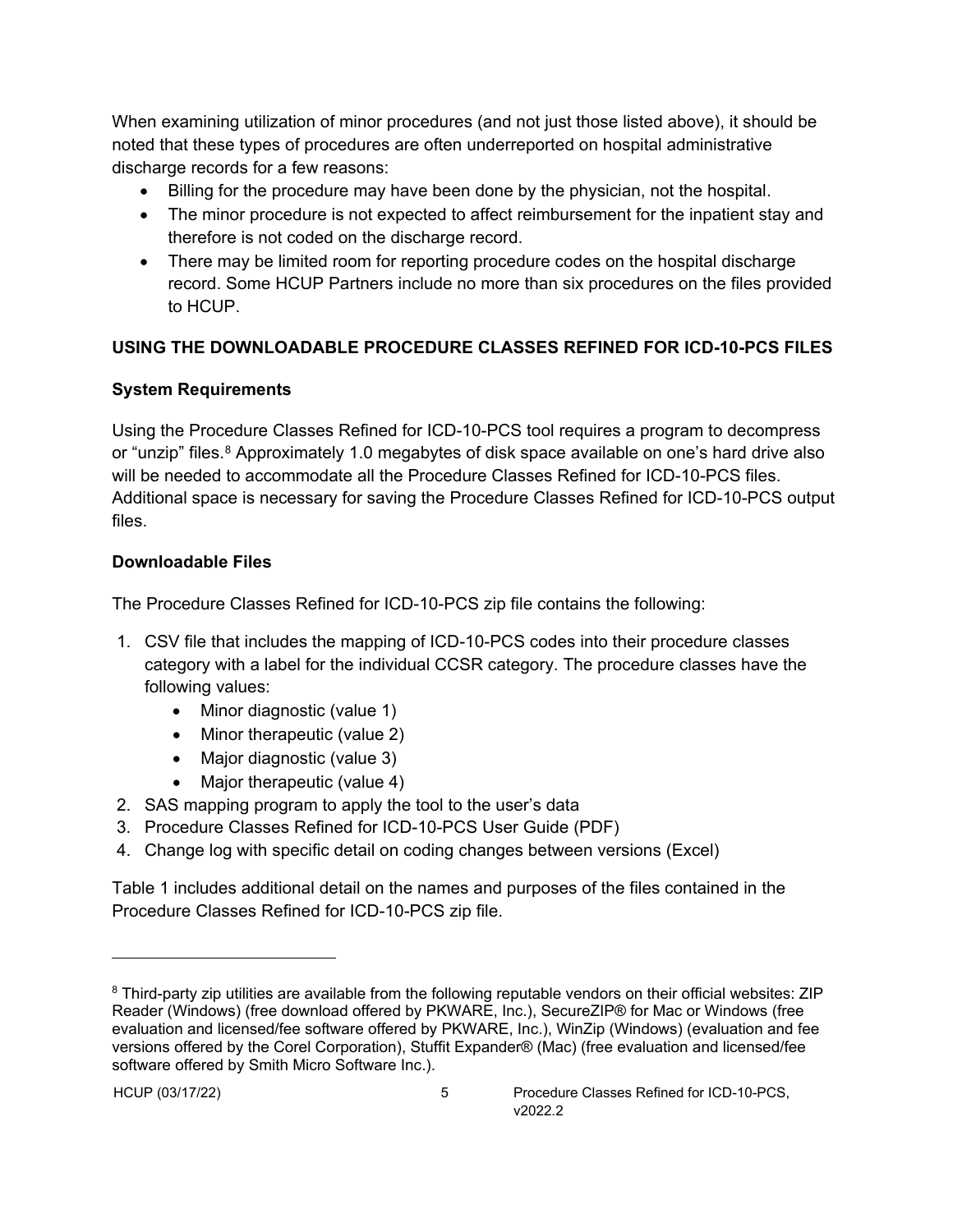| <b>File Name</b>                                                                                                                                                                                                                                                | <b>Purpose</b>                                                                                                                                                                                                                                                                                                                                                                                   |
|-----------------------------------------------------------------------------------------------------------------------------------------------------------------------------------------------------------------------------------------------------------------|--------------------------------------------------------------------------------------------------------------------------------------------------------------------------------------------------------------------------------------------------------------------------------------------------------------------------------------------------------------------------------------------------|
| PClassR_vyyyy-r.csv<br>where yyyy represents the fiscal year and $r$<br>represents a release number within the fiscal<br>year. For example, the second mapping file<br>release to include codes valid through fiscal<br>year 2022 is named PClassR_v2022-2.csv. | The CSV mapping file lists all ICD-10-PCS<br>procedure codes along with a description for each<br>code, the procedure class assignment (value 1, 2, 3,<br>or 4), and the description of the procedure class<br>(e.g., major therapeutic).<br>This file can be converted to Excel, where a filter<br>can be applied to examine individual ICD-10-PCS<br>codes and value of the procedure classes. |
| PClassR_Mapping_Program_vyyyy-r.sas<br>where yyyy represents fiscal year and r<br>represents a release number within fiscal year <sup>a</sup>                                                                                                                   | SAS mapping program applies the Procedure<br>Classes Refined for ICD-10-PCS to the user's data.                                                                                                                                                                                                                                                                                                  |
| PClassR-User-Guide-vyyyy-r.pdf<br>where yyyy represents fiscal year and r<br>represents a release number within fiscal year <sup>a</sup>                                                                                                                        | This document (i.e., User Guide for the Procedure<br>Classes Refined for ICD-10-PCS in PDF format).                                                                                                                                                                                                                                                                                              |
| PClassR-ChangeLg_vyyyy-vyyyy-r.xlsx                                                                                                                                                                                                                             | A log of changes (Microsoft® Excel) comparing two<br>versions of the Procedure Classes Refined for ICD-<br>10-PCS tool including a list of changes and<br>assignment of ICD-10-PCS codes to a procedure<br>class value.                                                                                                                                                                          |

# <span id="page-10-1"></span>**Table 1. Contents of the Procedure Classes Refined for ICD-10-PCS Zip File**

Abbreviations: CSV, comma separated values; ICD-10-PCS, International Classification of Diseases, Tenth Revision, Procedure Coding System

### <span id="page-10-0"></span>**Data Elements Required for Input Dataset**

The input dataset **must** contain an array of ICD-10-PCS procedure codes. These data elements are required for the assignment of the Procedure Classes Refined for ICD-10-PCS (Table 2).

#### <span id="page-10-2"></span>**Table 2. Required Input Data Element**

| <b>Data Element Names</b><br>in Program | <b>Purpose</b>      | How to Modify the<br><b>Data Element Name</b><br>Used in the<br>Program | Data Element Name in<br><b>HCUP Databases</b> |
|-----------------------------------------|---------------------|-------------------------------------------------------------------------|-----------------------------------------------|
| PR1-PRn where n is the                  | Array of ICD-10-PCS | Specify prefix for PR                                                   | 110 PR1-110 PRn in all                        |
| dimension of the                        | procedures used to  | array using macro                                                       | <b>HCUP</b> databases                         |
| procedure array                         | assign procedure    | statement %LET                                                          | starting in data year                         |
|                                         | classes             | PRPREFIX=                                                               | 2016                                          |

Abbreviations: ICD-10-PCS, International Classification of Diseases, Tenth Revision, Procedure Coding System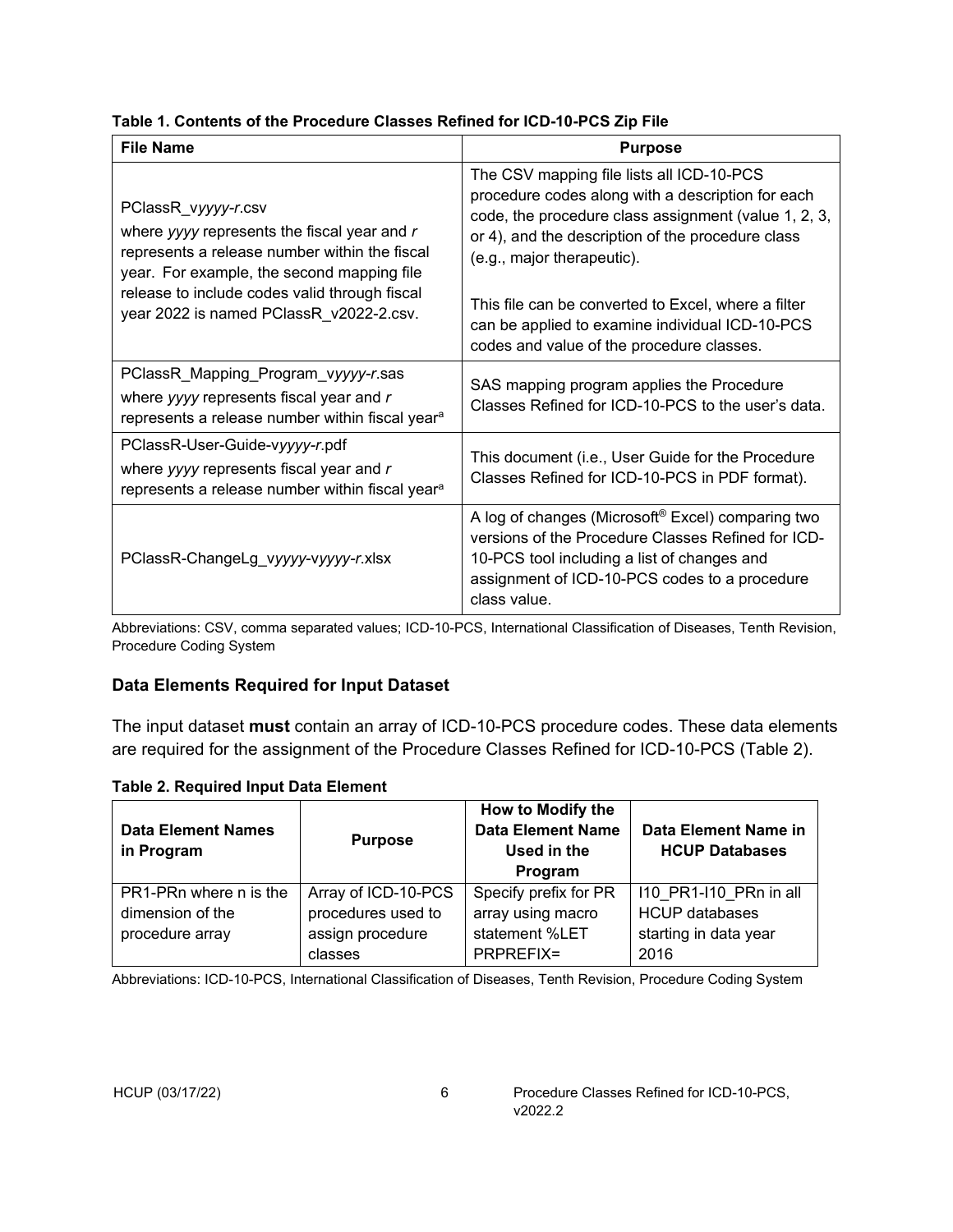### <span id="page-11-0"></span>**Representation of ICD-10-PCS Procedure Codes**

ICD-10-PCS procedure codes are represented by 7 alphanumeric codes. In the CSV mapping file, the ICD-10-PCS procedure codes are enclosed in quotation marks (and do not contain decimals). Table 3 provides examples for how the ICD-10-PCS codes are represented in the CSV mapping file. In the SAS mapping program that assigns the Procedures Classes, ICD-10- PCS codes in the input dataset are expected to be alphanumeric character strings of length 7.

<span id="page-11-2"></span>

| Table 3. Example of Representation of ICD-10-PCS Procedure Codes in the Procedure Classes |  |
|-------------------------------------------------------------------------------------------|--|
| <b>Refined for ICD-10-PCS</b>                                                             |  |

| <b>Procedure</b>                                                               | ICD-10-PCS<br><b>Procedure Code</b> | <b>Alphanumeric Code</b><br>(With Quotation Marks)<br>in the CSV File |
|--------------------------------------------------------------------------------|-------------------------------------|-----------------------------------------------------------------------|
| Delivery of products of conception,<br>external approach                       | 10E0XZZ                             | '10E0XZZ'                                                             |
| Insertion of infusion device into superior<br>vena cava, percutaneous approach | 02HV33Z                             | '02HV33Z'                                                             |
| Respiratory ventilation, 24-96 consecutive<br>hours                            | 5A1945Z                             | '5A1945Z'                                                             |

Abbreviations: CSV, comma separated values; ICD-10-PCS, International Classification of Diseases, Tenth Revision, Procedure Coding System

### <span id="page-11-1"></span>**Running the SAS Mapping Program to Add Procedure Classes to Data**

To download, modify, and run the software to apply the Procedure Classes Refined for ICD-10- PCS to an input dataset, follow these steps:

- 1. Users should download and extract the contents of the zip file containing the Procedure Classes Refined for ICD-10-PCS tool to a saved location on their computer. Files included in the zip file are described in Table 1 and referenced below.
- 2. Users must set up the SAS program (PClassR\_Mapping\_Program\_vyyyy-r.sas) to run on their data. They must specify or modify the following where appropriate:
	- a. Change the paths in the SAS program to point to the computer location(s) of
		- i. The CSV mapping file (PClassR\_v*yyyy-r*.csv)
		- ii. The input dataset
		- iii. The output dataset
	- **b.** Set the macro variables in the SAS program to match the data element names and file structure of the input dataset (Table 4).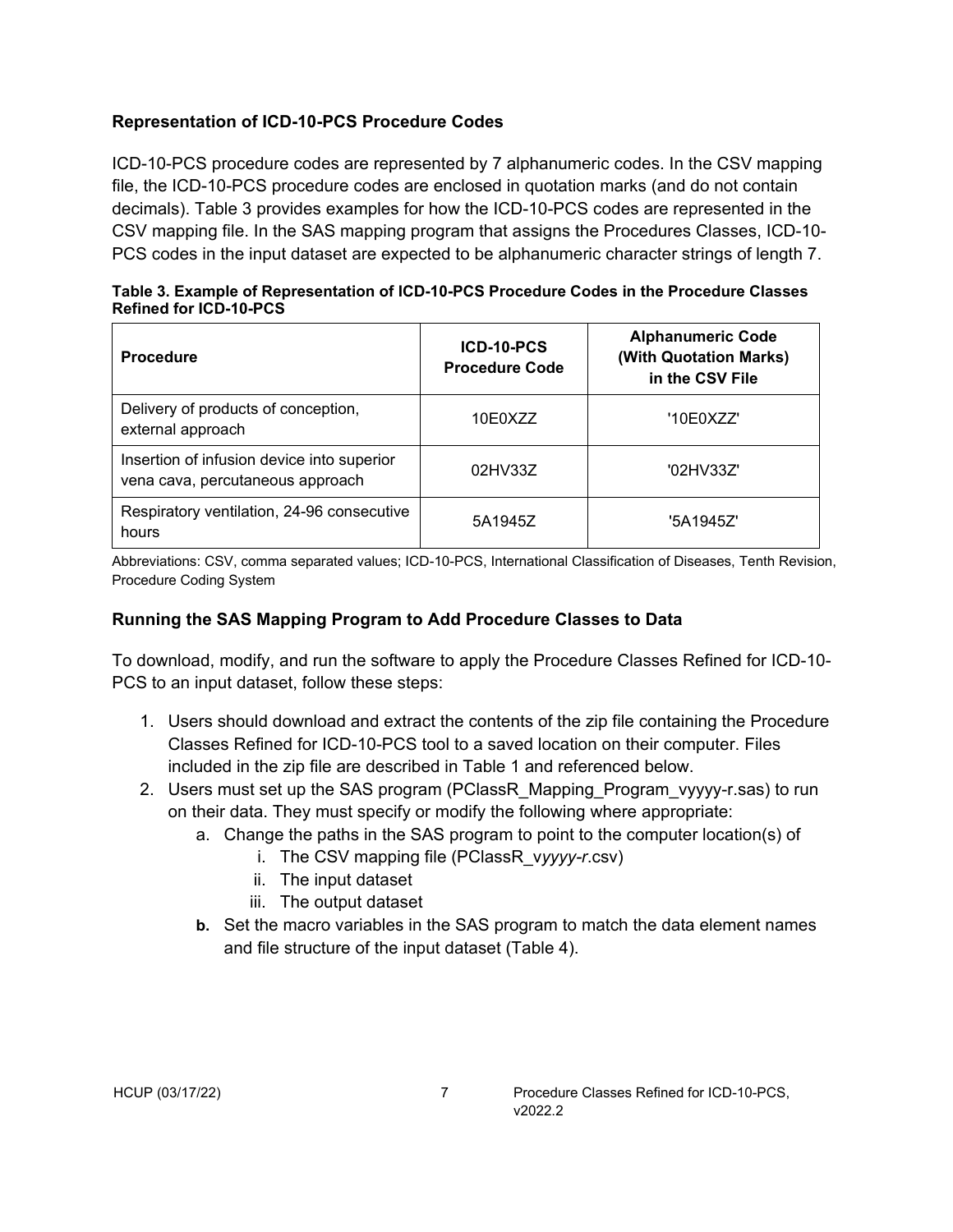<span id="page-12-0"></span>

| <b>Description of Macro Variables and</b><br><b>Directory Paths</b>                                                                                                                                                                                                                 | <b>SAS Program Syntax Example</b> |  |
|-------------------------------------------------------------------------------------------------------------------------------------------------------------------------------------------------------------------------------------------------------------------------------------|-----------------------------------|--|
|                                                                                                                                                                                                                                                                                     | <b>File Locations</b>             |  |
| Specify the location of the CSV mapping<br>file                                                                                                                                                                                                                                     | <b>FILENAME INRAW1</b>            |  |
| Specify the location of the input dataset                                                                                                                                                                                                                                           | <b>LIBNAME IN1</b>                |  |
| Specify the location of the output dataset                                                                                                                                                                                                                                          | <b>LIBNAME OUT1</b>               |  |
| <b>Input File Characteristics</b>                                                                                                                                                                                                                                                   |                                   |  |
| Specify the prefix used to name the ICD-<br>10-PCS procedure data element array in<br>the input dataset. In this example the<br>procedure data elements would be named<br>110_PR1, I10_PR2, etc., similar to the<br>naming of ICD-10-PCS data elements in<br><b>HCUP</b> databases. | %LET PRPREFIX=I10_PR;             |  |
| Specify the maximum number of<br>procedure codes on any record in the<br>input file. In this example the maximum<br>number of procedure codes on any record<br>is 15. The value of NUMPR must be<br>numeric and greater than or equal to 1.                                         | %LET NUMPR=15;                    |  |
| Specify the name of the variable that<br>contains a count of the ICD-10-PCS codes<br>reported on a record. If no such variable<br>exists in the input data file, leave this<br>blank. In this example, the count variable<br>is available and named I10 NPR.                        | %LET NPRVAR=110_NPR;              |  |
| Specify the number of observations to use<br>from the input dataset. Use MAX to use all<br>observations and use a smaller value for<br>testing the program.                                                                                                                         | %LET OBS=MAX                      |  |
| <b>Input and Output File Names</b>                                                                                                                                                                                                                                                  |                                   |  |
| Specify the file member name of the input<br>dataset                                                                                                                                                                                                                                | %LET CORE=YOUR_SAS_FILE           |  |
| Specify the file member name for the<br>output dataset                                                                                                                                                                                                                              | %LET OUT1=OUTPUT_SAS_FILE         |  |

Abbreviation: CSV, comma-separate values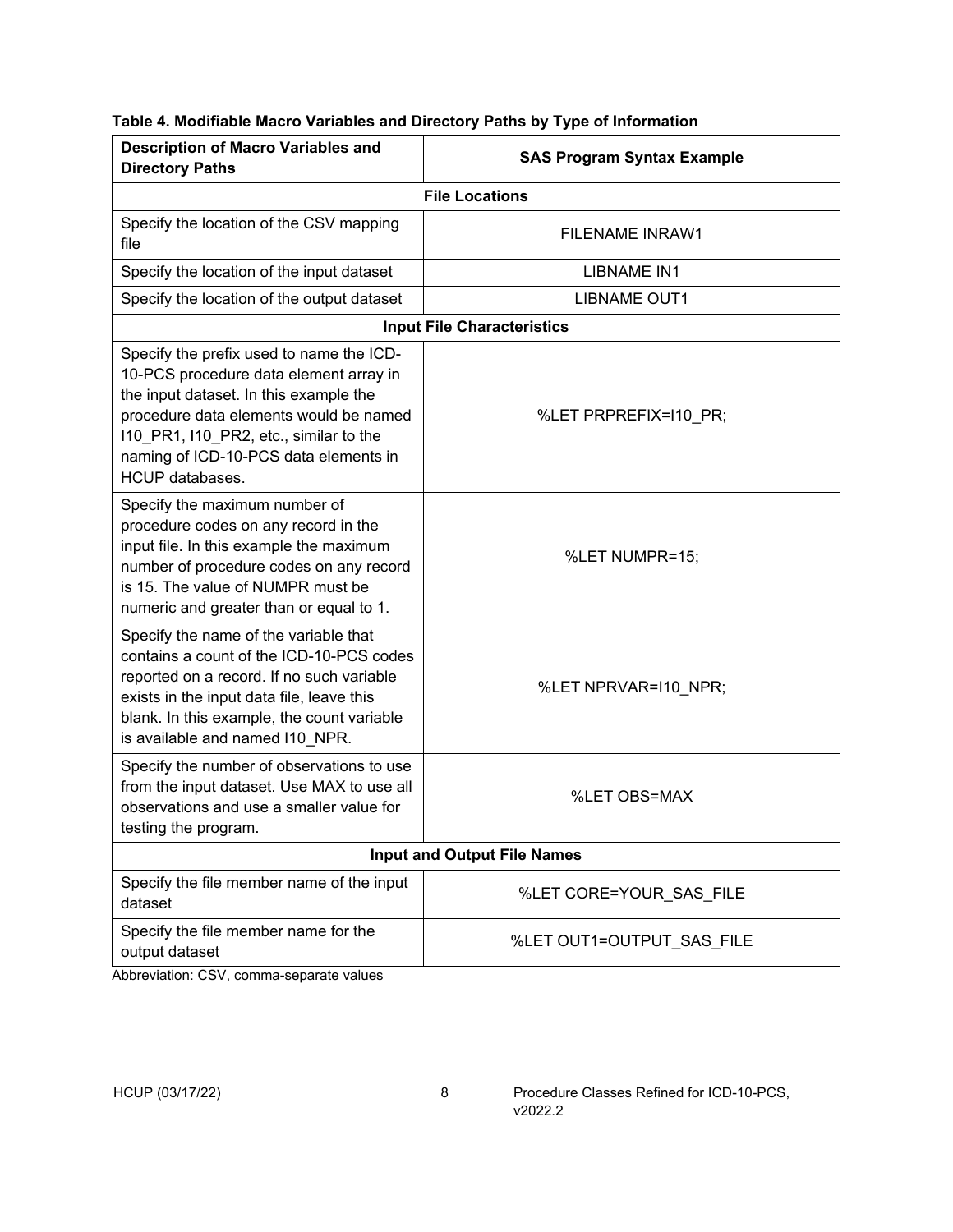#### <span id="page-13-0"></span>**Data Elements Added to the Output File**

The output file includes all data elements from the input file, in addition to an array of procedure class data elements (**PCLASSn**) with a one-to-one correspondence to the array of ICD-10-PCS codes. For example, PCLASS1 includes the procedure class for the ICD-10-CPS code in the first position of the ICD-10-PCS procedure code array. The length of the array of procedure class data elements (PCLASS1-PCLASSn) is the same length as the input array of procedure codes. The values of the data elements PCLASSn indicate whether the corresponding ICD-10- PCS code is one of the following:

- Minor diagnostic (value 1)
- Minor therapeutic (value 2)
- Major diagnostic (value 3)
- Major therapeutic (value 4).

An additional data element, **PCLASS\_ORPROC**, indicates if any ICD-10-PCS code on the record is a major (i.e., operating room) procedure. It works by scanning the array of procedure class data elements (PCLASSn) created by the program. The ORPROC data element will have the value 1 if any procedure was in classes 3 or 4, major diagnostic or therapeutic, respectfully.

The data element **PCLASS\_VERSION** indicates the version of the software that was used to assign the procedure classes.

#### <span id="page-13-1"></span>**Handling of Missing or Invalid Procedures by the SAS Mapping Program to Assign Procedure Classes**

In v2022.2, codes that are not valid ICD-10-PCS procedure codes from October 1, 2015 through September 30, 2022 are assigned a SAS missing value (.) for the procedure class. In addition, if there is no procedure code in the input array, then the corresponding position in the procedure classes array will have a missing value (.).